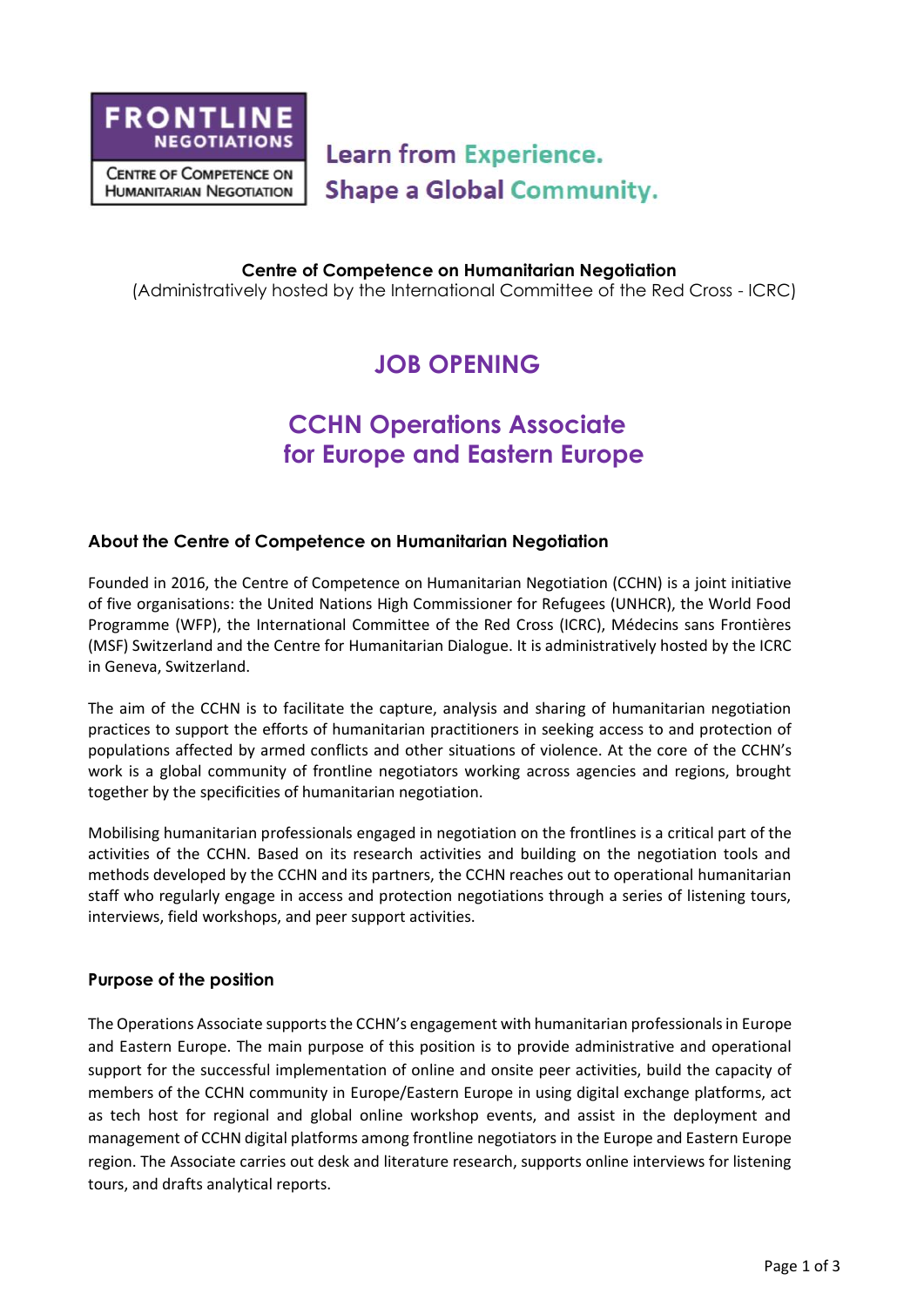## **Accountability and responsibilities**

While being part of a global digital support team, the Associate reports directly to the Operations Manager of the Europe and Eastern Europe region. The main responsibilities of the position include:

### **Tech-hosting and event management**

- Contributing to the design and production of online activities for CCHN members on a combination of platforms such as Zoom, Teams, Miro, QiqoChat, Wonder.me, Mighty Networks, WhatsApp, etc.;
- Acting as the technical host (mainly on Zoom) for digital events and platforms in the region, ensuring proper design, smooth user experience and integrity of the platforms;
- Advising on ways to improve accessibility on the CCHN platforms and its digital events for all its members;
- Assisting in the organisation of online and onsite multi-agency field workshops in close collaboration with the Operations Manager, the Communication and Support teams;
- Updating the CCHN webpages and Airtable by creating and adding upcoming planned events upon discussion with the Operations Managers;
- Translating correspondence, content and workshop material such as PowerPoint slides;
- Depending on the capacity, interpreting during informal CCHN events;
- Supporting onsite events through various logistics and administration tasks;
- Upon request, providing ad hoc support to other activities of the Operations team.

### **Community engagement and management**

- Engaging and maintaining contacts with CCHN community members, both as a group and bilaterally;
- Participating in the organisation of community events such as informal coffees, meetings etc.;
- Supporting the Operations Manager in screening, prioritising and following up on requests for participation in the CCHN's activities and events;
- Managing participants before, during, and after events, ensuring the appropriate follow up;
- Actively engaging with members on digital platforms to motivate and stimulate their participation in events and discussions with incentivisation and gamification;
- Following up with the Operations Manager on potential facilitators from online workshops and ensuring that participants are directed adequately towards other CCHN products;
- Providing support to engagement measurement efforts on HubSpot (our Customer Relationships Management system), including by:
	- o Updating HubSpot information with new contacts on a regular basis;
	- o Managing the 'Engagement Score' properties;
	- o Integrating other sources, such as social media;
	- o Facilitating the collection of data on participants' experience to improve the CCHN products and productivity and ensuring their transfer to colleagues or tools for statistical purposes;
- Providing support to Airtable management, including by:
	- o Supporting the ongoing roll-out of project management tools for the Support, Operations, and Research departments;
	- o Centralising additional workflows on Airtable (e.g. creation of workshop certificates).